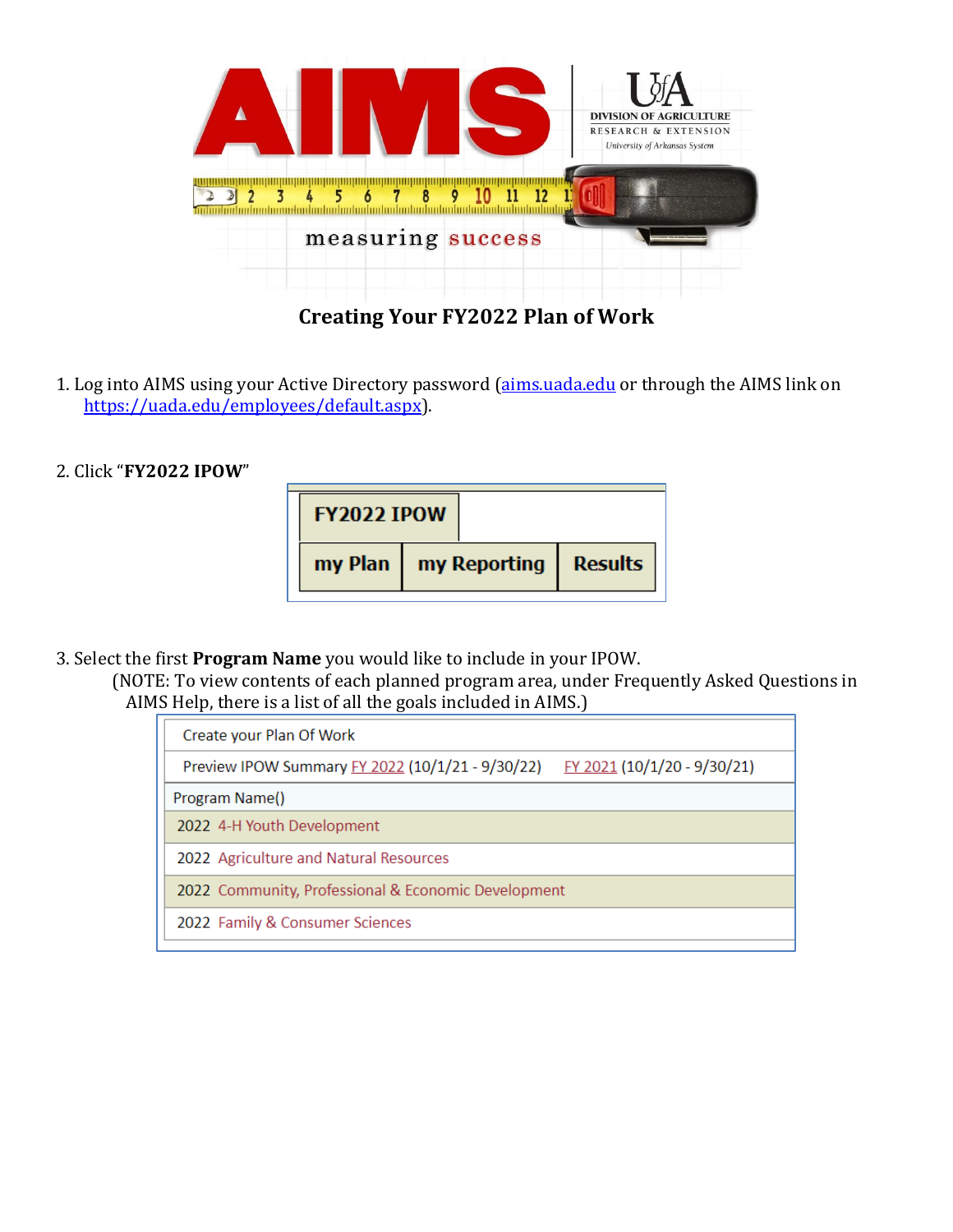## 4. Select the **Goal Number** of each area to be included in your IPOW.

4-H Youth Development Printer-Detail

4-H Youth Development: Enriching Arkansas children's lives through 4-H Positive FY2022 Youth Development priority programs, activities, and volunteer development. Goal#1

Obj.# 4-H Healthy Living - (Non Snap Ed/EFNEP) will increase knowledge and

## 5. Complete **Staff Days for Goal** (total for entire goal, not for one objective).

| Program:                   | 4-H Youth Development                                                                                                                                               |
|----------------------------|---------------------------------------------------------------------------------------------------------------------------------------------------------------------|
| Goal:                      | 1#4-H Youth Development: Enriching Arkansas children's lives through 4-H<br>Positive Youth Development priority programs, activities, and volunteer<br>development. |
| <b>Staff Days for Goal</b> | To Delete an objective from this IPOW, put a 0 in Audience #                                                                                                        |

6. For each appropriate objective, fill in/select the following:

- A. **Projected Audience Number** (how many do you think you will reach in this objective?)
- B. **Projected Audience Type** (who do you think you will target in this objective?)
- C**. Direct Methods** (how do you think you will reach clientele?)

NOTE: Hold down the CTRL key to select multiple choices (i.e. audience and methods).

|                                               | <b>Projected Audience Number:</b> |
|-----------------------------------------------|-----------------------------------|
| <b>Projected Audience Type:</b>               |                                   |
| <b>Adults</b>                                 |                                   |
| <b>Volunteers</b>                             |                                   |
| Youth                                         |                                   |
| <b>Direct Methods</b>                         |                                   |
| Demonstrations                                |                                   |
|                                               |                                   |
| <b>Educational Class: One session</b>         |                                   |
| <b>Educational Class: Series 2-4 sessions</b> |                                   |
| Educational Class: Series 5 or more sessions  |                                   |